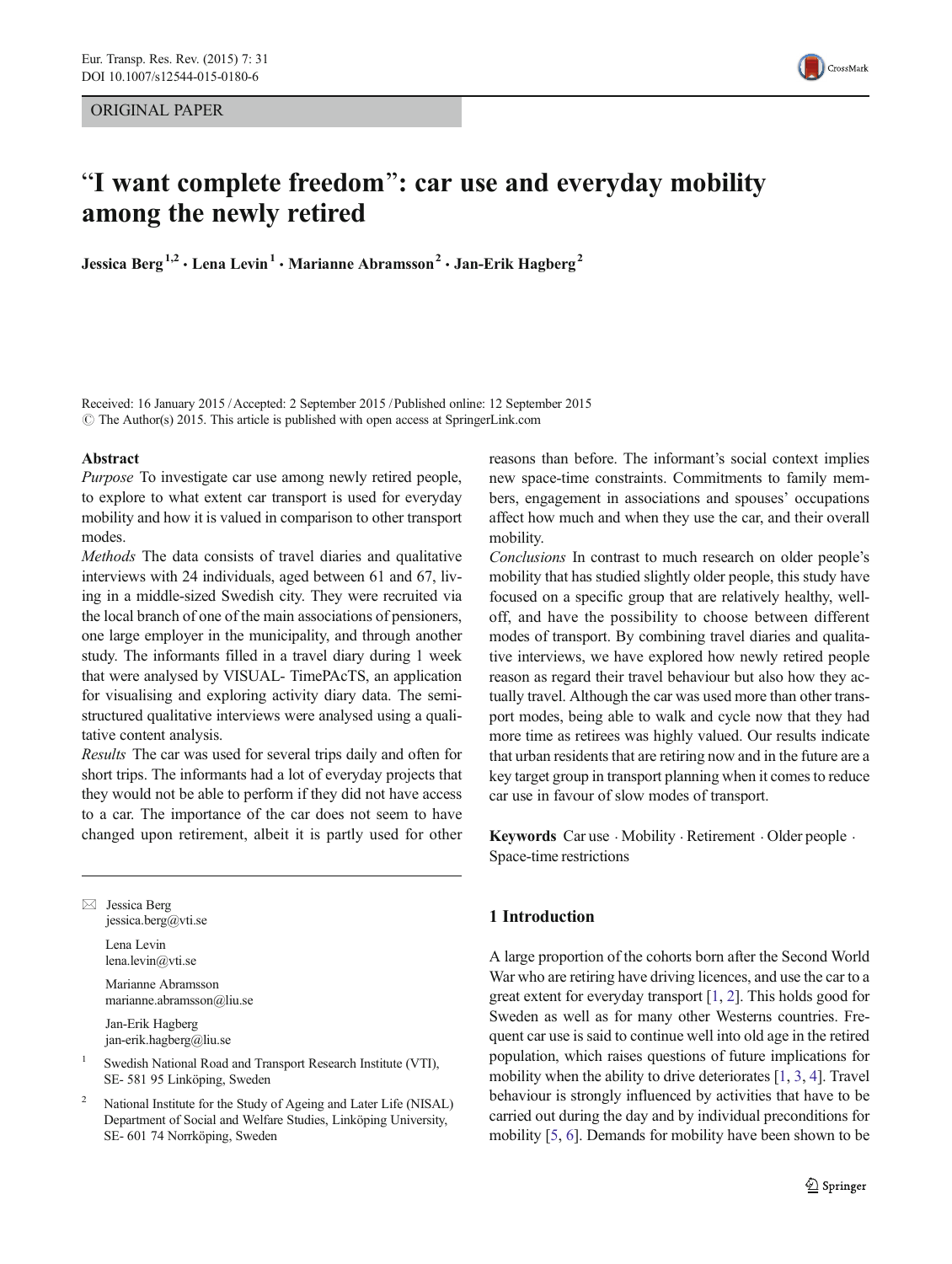affected by life course transitions and key events [\[7](#page-8-0), [8\]](#page-8-0). As the everyday structure changes for different reasons, people are more likely than otherwise to reconsider their travel behaviour. As newly retired, people are searching for a new everyday structure with new activities other than work, to fill the day [\[9\]](#page-8-0). Accordingly, knowledge about life stages, such as retirement, is of central importance for transport planning and decisions aiming to influence people's travel behaviour and support them with eventually new mobility solutions.

The present study is based on travel diaries grounded in a time-geographic approach and qualitative interviews with newly retired people living in a medium-sized city in Sweden. The overall aim is to investigate car use upon retirement. More specifically, we will explore to what extent car transport is used for everyday mobility in this phase of life and how it is valued in comparison to other transport modes. Much research on mobility among seniors has concerned older age-groups than the one that is in focus in our study  $[10-13]$  $[10-13]$  $[10-13]$  $[10-13]$ . Urban residents who have only recently retired nuance the picture of older people's mobility for at least three reasons: first, they are at an age when most people do not experience health decline, second, they have close access to shops and services and, third, they are in a stage of life with increased free time at their own disposal.

The article is organised as follows. We will first describe the time-geographic approach, followed by a short overview of previous research on older people's car use. That is followed by a presentation of method, data and analysis. The subsequent section presents the empirical findings based on travel diaries and qualitative interviews. The article ends with a discussion of the main findings.

## 2 A time-geographic approach for studying transport intertwined in everyday contexts

The time-geographical approach, developed by Hägerstrand [\[14\]](#page-8-0) and further developed by Ellegård [\[6](#page-8-0)], is based on the assumption that everyday life consists of activities that take time to implement and perform and are always situated somewhere. The individual uses different resources such as knowledge, tools, and objects in order to perform those activities. However, central to this approach is the fact that the individual's ability to use these resources and to carry out activities is subject to various constraints. Three types of constraints limit individual actions: *Capability* constraints concern the individual's knowledge, physical and mental capacity and material resources; coupling constraints are the interactions between the individual and other people, objects and places; authority constraints represent laws and regulations as well as societal and cultural norms affecting individual actions and behaviours. According to Giddens [\[15\]](#page-8-0), constraints are not merely restrictive, but can also enable action. In this study, these constraints will be explored in order to understand how different preconditions in an individual's daily life shape mobility and influence transport mode choices in a middle-sized Swedish city. Hägerstrand [\[16](#page-8-0)] emphasises that humans, society, nature and technology are related to each other and that we are dependent on our material surroundings in order to live our lives. The expansion of various technical systems for housing and transportation, such as car use, has become so integral a part of our everyday lives that we do not reflect on our dependence on them [\[17\]](#page-8-0). Thus, in order to understand human action and behaviour, people should be studied within their everyday life contexts. Within the time-geographical conceptual framework there are four contexts that will be explored in the present study: project, activity, social, and geographical contexts [[6](#page-8-0), [18\]](#page-8-0). The project context concerns the activities performed in order to fulfil short-term or long-term goals. For example, the household administration project might include paying bills, making a budget and posting a parcel. The activities constituting a project are seldom carried out in sequential order, rather they can be spread out during a short or a long spell of time. The activity context contains all the activities carried out within different projects. Activities do not occur randomly, rather there is an underlying structure formed by our basic needs, such as eating and sleeping, as well as commitments that bind us to certain places at certain times, such as work. The social context concerns all the individuals and networks that in one way or another are involved in order for activities to be carried out. Some activities cannot be carried out without interactions between people, while other activities are impeded by other people. The geographical context concerns places where activities are performed, and how, when and for how long people have to move between places as well as how the locations of places and materials generate movement. Although each and every one of these contexts concerns one dimension in everyday life, studied together they can display complex patterns of the individual's time-space use.

#### 3 The influence of life course transitions on transport

Travel behaviour has been shown to be relatively stable throughout the life course. However, key events and transitions influence travel behaviour as people adapt to new circumstances and learning processes, which has been highlighted in research on mobility biographies [[7,](#page-8-0) [19\]](#page-8-0). In recent years, a vast amount of studies have investigated the implications of key events and transitions on mode choice decisions, car ownership, commuting distances and attitudes towards available mode alternatives [\[8,](#page-8-0) [20,](#page-8-0) [21](#page-8-0)]. These quantitative studies focused mainly on a working population and did not consider how travel behaviour is embedded in the context of everyday life. Overall, there is a dearth of research on late life transitions and their influence on mode choice according to people's own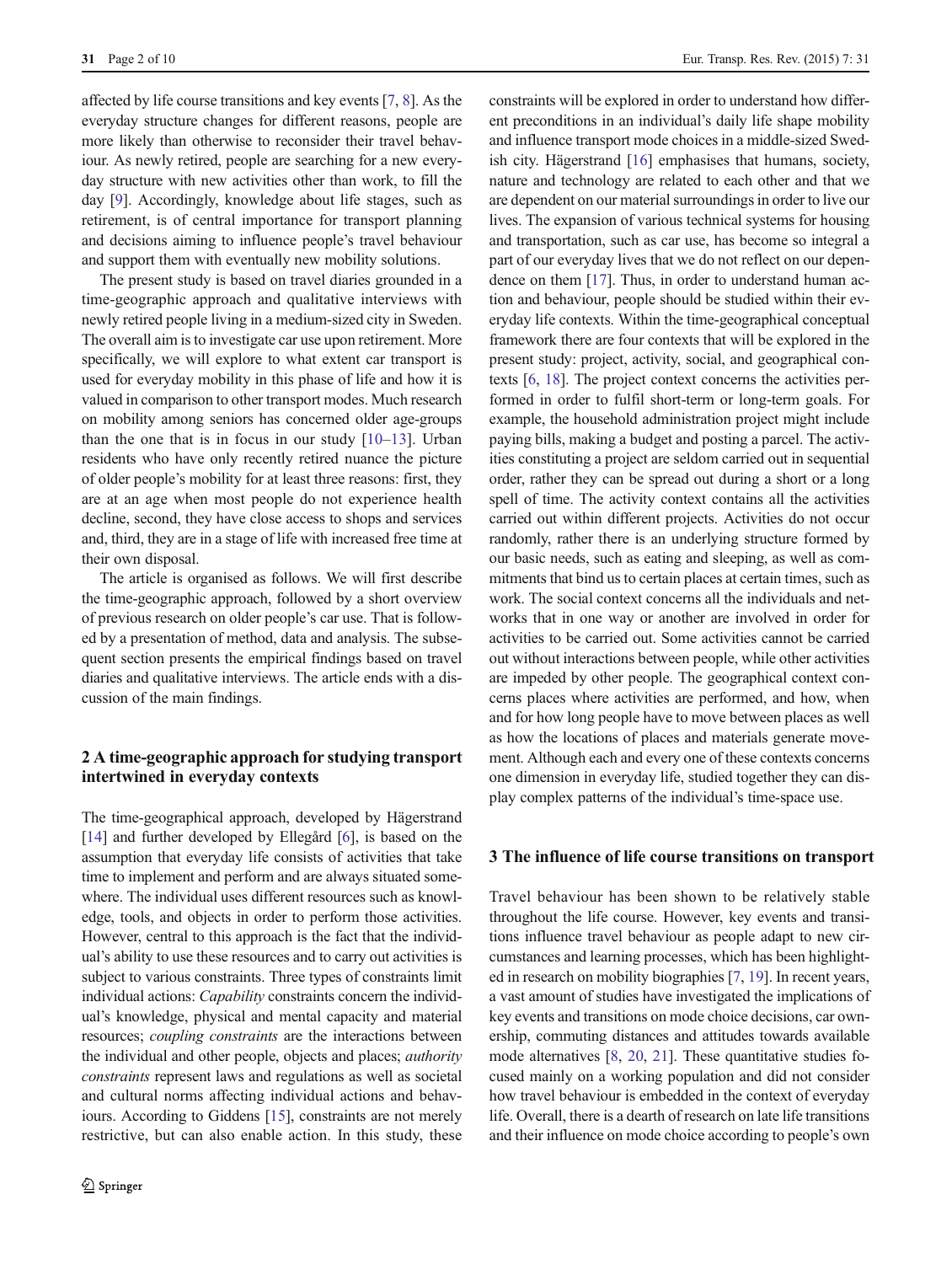experiences and individual contexts. It can be expected that travel patterns may change as the individuals search for other ways to structure everyday life after leaving paid work [[9\]](#page-8-0). Shopping and service errands that previously had to be carried out after working hours, might after retirement be carried out at other times or on several occasions during the day, provided the shops are open. Further, activities or new commitments after retirement might allow or demand other transport modes than those previously used between home and the workplace. This study explores car use among people that in other studies are usually defined as "old". However, the focus here is on those that are newly retired.

## 4 Older people's travel behaviour and car use

Overall, preconditions and needs for mobility differ widely between groups based on socioeconomic factors, health, gender and between urban and rural older people [[22](#page-8-0)]. The number of journeys made by people aged 65 years and older is smaller than in younger age groups and continues to decrease with age [[23\]](#page-8-0). However, people over 60 years of age make more trips today by car than comparable age groups did 20–25 years ago [\[2\]](#page-8-0). This is partly explained by the fact that many more have driving licences and are car owners, especially among older women. The Swedish national travel survey shows that women aged 65–84 use walking as their main transport mode, while men in the same age group mostly go by car [[23](#page-8-0)]. Women are car passengers to a greater extent than men and use public transport more often. The baby boomers the cohorts born after the Second World War (roughly 1945–54) will constitute a large proportion of the older population during the next few decades. People in this generation are generally healthier, they have more money, and will live longer after retirement compared to previous generations of pensioners, although there are differences within generations [[24\]](#page-8-0). During the baby boomers' childhood years, the car became an increasingly important means of transport [\[25\]](#page-8-0). In Sweden, mass motorism seriously took off in 1950, and by 1960 Sweden was the most motorised country in Europe. Between 1960 and 1975 motorism was spread across all social classes and in all parts of Sweden. The baby boomers are thus the first generation in Sweden to have grown up with the selfevident fact of most households owning at least one car. Lately, several studies have paid special attention to travel patterns and car use among the forthcoming older generations, especially the baby boomers [[1,](#page-8-0) [3](#page-8-0), [26\]](#page-8-0). Based on their life-course experiences, which differ from their parents' and grandparents', travel patterns in this generation can be expected to be different as well. However, few studies have specifically addressed how retirement influence mode choice and experiences of mobility in the forthcoming older generations. We attempt to contribute to filling this knowledge gap.

A vast amount of studies have explored the meaning that people ascribe to the car. It has been described as convenient, as giving them a sense of freedom and independence [\[27\]](#page-8-0), as enabling an active life [\[28](#page-8-0)], a symbol of status [\[29\]](#page-8-0), important in caring for others [\[30\]](#page-8-0), enjoyment and pleasure in driving, and as a tool to fulfil aesthetic needs for undirected travel [[31\]](#page-8-0). Spontaneous pleasure trips, which have been shown to be important for quality of life, cannot easily be replaced by public transport [\[32\]](#page-8-0). Some researchers state that being able to drive or having a car available in the household contributes to healthy and active ageing, as it allows older people to maintain their activities and participate in society [\[33,](#page-8-0) [34](#page-8-0)]. Older people without driving licences report wanting to make more trips than they are able to, which indicates that there are inequalities in older people's mobility due to car availability [\[35](#page-9-0)]. On the other hand, some researchers argue that car dependency among older people may lead to restricted mobility once they have to give up driving for health reasons [\[4](#page-8-0), [27,](#page-8-0) [36](#page-9-0)]. Other studies point out that car dependency among a growing older population will contribute to increased risks to vulnerable road users, decreased physical activity and increased carbon dioxide emissions [[37](#page-9-0)]. Alternatives to car use that fit older people's needs must therefore be provided in order to maintain sustainable mobility among older people. This study explores to what extent car transport is used for everyday mobility among the newly retired and how it is valued in comparison to other transport modes.

## 5 Methodology

#### 5.1 Participants

This study was based on travel diaries and qualitative interviews with 24 individuals (12 men and 12 women), aged between 61 and 67 and living in Norrköping, a middle-sized Swedish city with approximately 130,000 inhabitants. Norrköping as the location was a strategic choice because the city offers a wide variety of transport modes, so that the car is not the only option for mobility. There are walking and biking paths throughout the city and the public transport system includes a tram service as well as local, regional, and national buses and trains. The public transport offered discounted fares for persons aged 70 and over at the time of the interviews. The informants had been retired for about 1 year from work in Norrköping at the time of the study, but some of them were working part time. They were recruited via the local branch of one of the main associations of pensioners (the Swedish Association for Senior Citizens, SPF), one large employer in the municipality, and through another study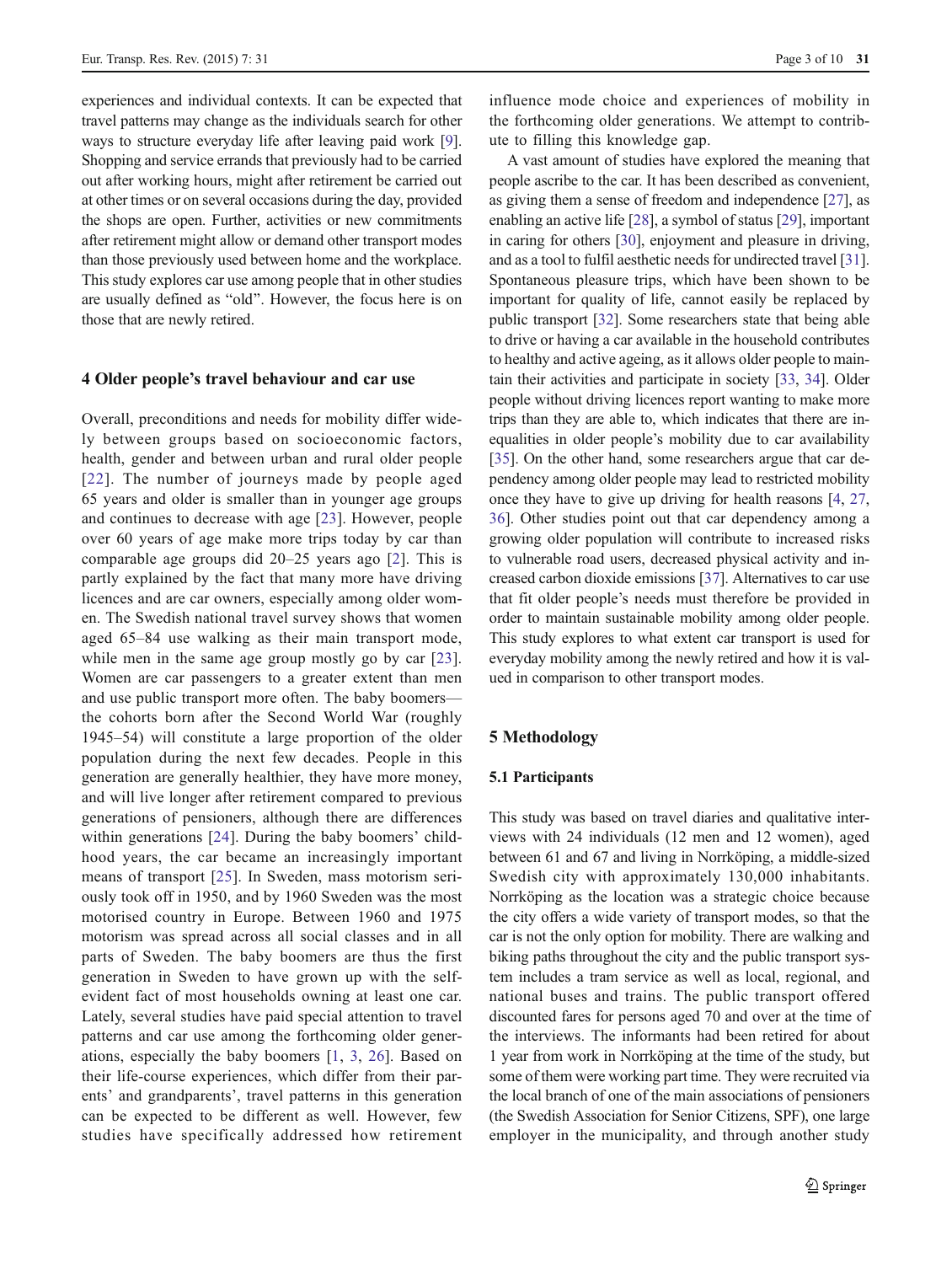within this research project. Two of the informants did not have driving licences; one of these two had access to a car in the household, the other one did not. One informant with a driving licence did not own a car but sometimes borrowed one. All the other informants had a driver's licence and access to a car. They were of similar age but differed in terms of gender, marital status, housing tenure, income levels, profession, and work experience. Their health status allowed them to use a variety of transport modes.

### 5.2 Data collection methods and analysis

During the first week of October 2011, the informants recorded details of every trip<sup>1</sup> they undertook each day during that week in a travel diary. The weather at the beginning of the diary week was sunny but windy and about 15° Celsius. At the end of the week it was rainy and a little bit colder, and 5–10° Celsius. The columns in the diaries consisted of: start and end time of the trip, where the trip began and ended, purpose, mode of transport, and companion. The diary method is useful in order to capture how people actually behave and not only what they retrospectively say what they recall doing. The qualitative interviews were semi-structured and consisted of themes regarding everyday activities, how and where people travelled, interactions with other people, experiences of mobility and of different transport modes as well as their thoughts on retirement and previous and future travel. The travel diaries were used as a basis for discussion during the interviews. The interviews were recorded digitally, with the consent of all the informants, and then transcribed verbatim. The travel diaries were analysed using VISUAL- TimePAcTS, an application for visualising and exploring activity diary data [[38](#page-9-0)]. This application makes it possible to visualise activities and transport modes in sequential order for each informant (see Fig. [1\)](#page-4-0). We made a qualitative content analysis of the interviews [[39](#page-9-0)]. Initially, the interviews were read thoroughly, in order to familiarise ourselves with the data. In a second step, narratives and statements that in some way concerned car use were coded. MAXQDA 10 was used as a tool in this coding process. When relevant, the codes were sorted into themes according to the timegeographical approach and its concepts. For instance, codes such as "restricted without a car" were thematised as geographical context or capacity constraint. Citations that supported conclusions were translated from Swedish

to English by the authors. To preserve confidentiality, all names in this article are fictional.

## 6 Results

Most of the informants' time was as could be expected spent at home. According to the travel diaries, the car was the most used transport mode during the diary week. It was often used for very short trips, about 5–10 min long (one way). Many trips were also used for the purpose of making only one errand and then returning home again. Figure [1](#page-4-0) was created in VISUAL- TimePAcTS [\[38\]](#page-9-0), and shows what transport modes each informant used during one weekday (Monday).

The results from the travel diaries are further presented in relation to what the informants say about their car use.

We identified four main reasons why the car was particularly significant among the informants: 1) having much or heavy things to carry, 2) combining errands in different places, 3) accompanying others and offering support to others, and 4) for recreation and vacation. Two informants were renovating their house at the time of the interview and they used the car every day during the diary week in order to combine household errands and shopping for the renovation project. At the time of his retirement, Christer had a water leakage in the basement and his plans for retirement such as reading one book a week and organising digital photos had to be put on hold. During the diary week he used the car every day for the renovation project: shopping building materials, searching for materials and furniture and so on. Other means of transport than the car were therefore not an option:

If you buy a plank, where do you put it? Grocery bags? The car is fine! (Christer)

Carrying and bringing home things for the renovation project thus imply coupling constraints to overcome which makes a car needed. Three informants who played golf regularly described similar situations. The car was the only option for getting oneself and one's clubs to the golf course. Many informants shopped at the out-of-town supermarkets once a week, just as they had done when they were still working. According to the travel diaries, these areas were only visited by car. Although the out-of-town supermarkets can be accessed by public transport, walking and cycling, the interviews revealed that bringing home heavy loads of groceries and other goods was difficult without the car. Lena explained that sometimes physical constraints prevented her from shopping in the city without the car:

Yes, so unfortunately I have a whiplash and can't carry too heavy bags /…/ because then I get aches and my fingers go numb. Therefore, for those reasons if I know

<sup>&</sup>lt;sup>1</sup> The travel diary distinguished between journeys and trips. One journey could consist of several trips, and the informants were supposed to note down each trip that constituted a journey; e.g., from home to the store (first trip), from the store to picking up the grandchildren (second trip), and back home (third trip).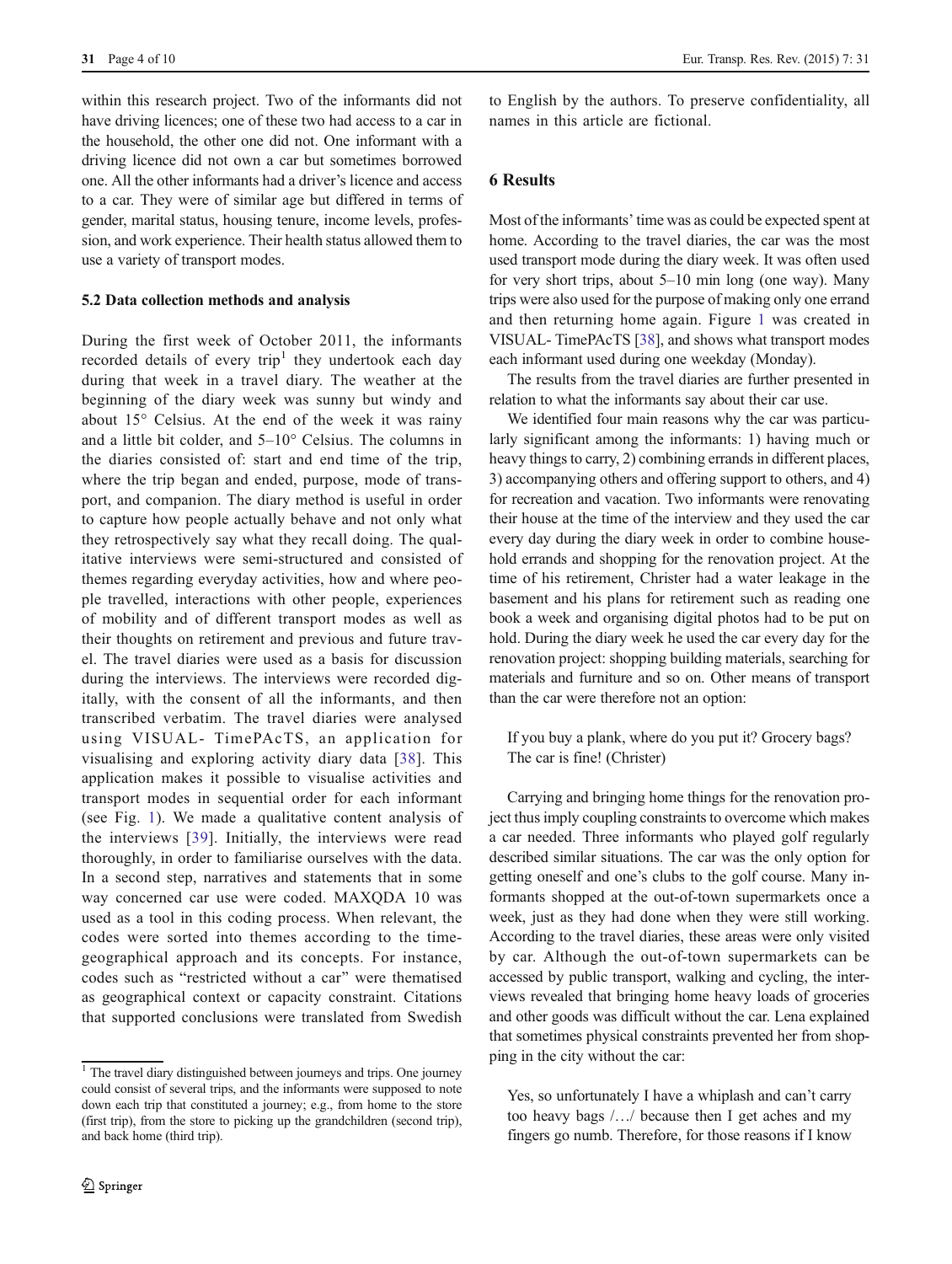<span id="page-4-0"></span>Fig. 1 Transport modes used on Monday, by each informant. The vertical Y-axis shows the time starting at midnight (00) and ending at midnight (24). The horizontal X-axis represents the 18 informants that filled in both start and end times of all trips



I'm going to buy flour and potatoes and sodas and heavy things like that, I take the car. Otherwise I would walk more and carry but I can't. (Lena)

Her travel diary revealed that she cycled, walked and drove for shopping errands depending on where she went and what kind of store she shopped at. Retirement has created new coupling constraints since many of the informants have taken on more responsibility for their grandchildren or support of their aged parents. The car was often used for helping others who needed a ride or assistance with something. Kerstin regularly picked up her grandchildren from school at different ends of the city, and so she always drove there. Gösta's daughter is a single mother and lives in another nearby city with two children. Since retirement, he had been going there regularly to take his grandchildren to their after-school activities in order to help the family. Lars explains that when his children were young he worked in another city and during his leisure time he always played hockey. He was never around for his family and he never did any household work. Since retiring he has driven his wife to her work every morning and picked her up after work in the afternoons. She cycles some days, but he said that it was now time for him to spoil her. Furthermore, his teenage grandchildren call several times a week, wanting him to pick them up from school.

They can call around one o'clock, one thirty, "Can you pick me up at a quarter past two?^ If their training doesn't start until five they stay here instead of going home. I give them something to eat. (Lars)

Clearly, a person who retires seems to take on more household responsibilities when the partner is still working. When Margareta was still working, she and her husband went by car together to and from work and took turns driving. Today she drives her husband to work every day, since parking is so expensive:

Interviewer: So his everyday life has changed? Margareta: He is so spoiled you cannot believe it, and he's the first to admit it. But on the first of January that will all be over (as he will be retiring). I do everything, take the car to the repair shop, do all the errands… It would be strange, him doing it after work when I can do it during daytime, obviously. He's in clover. (Margareta)

Accordingly, activity patterns and responsibilities have changed for both partners following Margareta's retirement, although the importance of the car has not changed. They have not considered commuting options now that she is retired. Eva talked about the expectations she had on retirement and how she would like to help her aged mother:

I would have liked to spend more time with my mother in [another city about 4 h drive away], she's 97 years old and lives alone /…/ Since my father got sick and couldn't drive any more there are so many things to do when I get there. And just to get out and have a look around and have coffee somewhere. Mum misses that so much. Then of course it's practical, things to buy. She has also been coming here by bus but it's a little too far and takes too many hours for her. She probably prefers the bus because she wants to manage by herself and not be waited on by us. She also needs a walker. Now I drive there to pick her up and drive her back home. She doesn't want to go by train. But if she had a car there then I wouldn't have to drive, then I would take the train. (Eva)

What Eva said exemplifies how convenient the car is both for all musts in everyday life, and for the social importance of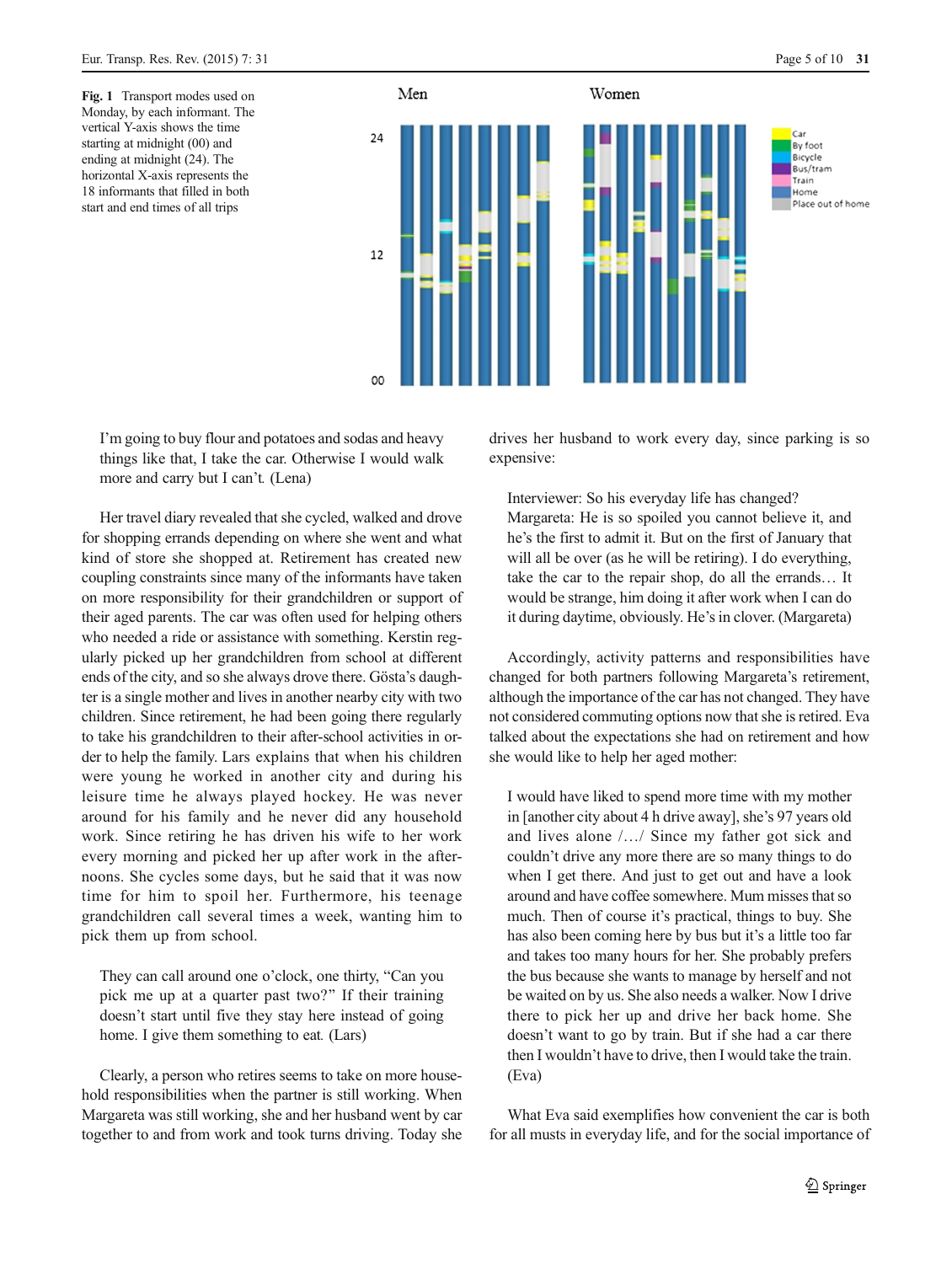getting out and about. The narratives above from Gösta, Lars and Eva also exemplify how new coupling constraints in retirement generate dependence on the car. Without a car they would be unable to help their families the way they do today.

Several arguments as to why they chose to use the car were apparent in the interviews. Just as has been shown in previous research, the car implied freedom to take spontaneous trips and to get out of town. With the car they could go at any time and to any place without having to plan beforehand.

I want complete freedom. If I want to go tomorrow, I'll go tomorrow or I'll go today. (Kent)

The thought of having to give up driving would for some of the informants imply "a disaster", "catastrophe" and be "terrible". Lena said that she would probably use taxis more, not the bus or the tram, which shows the importance of being in charge of one's own time. Most informants had not reflected on how life could be without a car. Some informants said that they were comfy and lazy and used the car even in cases where public transport was faster and cheaper. The fact that they own a car and can afford one is a reason for using it. As Lena put it:

Well, because I have kind of a new car, I cannot just let it stand there. Either I should sell it or use it I think /…/ I have a parking lot outside here and, yes… I think I have to use it. (Lena)

The car was also used for recreational activities such as getting to the forests and the archipelago about 50 km away from Norrköping. For Gösta, a new project after retirement was to visit all nature reserves in the county. His wife was still working, but he had an acquaintance who was going to join him. Some informants went on spontaneous trips to places outside the city or just went for a car ride. Seven informants had summer cottages where they spent most of their time during summer. Birgitta said that she would readily move out there all year around, but she did not want to drive in the countryside during winter because of the darkness, which implies a capacity constraint that prevents her from living where she wants. When Jan retired, he and his wife moved out to the summer cottage, which is situated about 50 km from Norrköping city, while keeping an apartment in the city. They went into Norrköping more than they had planned to, to meet friends and grandchildren, to go to the cinema, for dentist appointments and so on. They coordinated their trips to the city very carefully. For example, when his wife was planning to meet her friends for lunch, she tried to make it on a day when they already had something else planned in the city. One informant was able to take the bus to the summer cottage, the others were dependent on having a car and being able to drive it. Those

who did not drive or own a car were more or less dependent on other people for certain activities and errands, which imply mobility constraints. Inger explained that she did not want to drive anymore and had sold her car a few years ago. Since she lives in the city centre she readily walked for most activities, except to out-of-town shopping areas, and then her husband drove her.

Mobility constraints were described by Erik, who had a driving licence but could not afford a car, due to his low pension. Erik still worked during weekends, and on those occasions he borrowed a car from his employer, while other days he cycled within the city.

With the car I'm more spontaneous. Then I can go out here (out-of-town retail area) and have a coffee or go wherever I like, to shop and look at things. Last weekend I was at Jysk (an out-of-town store) and had a look, but otherwise I`m not able to go there. So I'm very dependent on the car, for my own sake. (Erik)

He would like to go out of the city on weekday evenings to watch matches and training, but it is not possible to get to those places by public transport and it is too far to cycle. Without a car it is a challenge to overcome distances, as much service and shopping has moved out of town. Even though the travel diaries show that he was quite mobile during the week, it becomes clear from the interview that he subjectively experiences his mobility as restricted. The social context has a bearing on how mobility constraints can be overcome and managed. Accordingly, some activities would not be performed without help from others. The social context also increases the demand for mobility, as in the above cases of people assuming new commitments for their families after leaving paid work.

The interviews reveal that travelling by car is not always desirable and that experiences of car transport are not solely positive. Some informants mention that they are trying to reduce their car use due to the high costs of fuel and of parking in the city. To plan their trips and to make several errands at the time is a money-saving strategy with many of the informants. Ulf, who uses the car almost every day, says that since he is not in such a hurry nowadays as he was when still working, he drives slower because he has noticed that it saves fuel. Christer plans his errands and thinks through the routes very carefully in order to save money and avoid going back and forth between places. According to his travel diary, however, he made several single errands by car during the diary week. Two of the informants mention the environment as a reason for cutting down on car use. Some informants explain that since they have plenty of time as pensioners, the need for quick transport by car has lost its importance, rather they have time to walk or bicycle for errands that used to be done by car. Bertil says that he now has time to fabricate errands: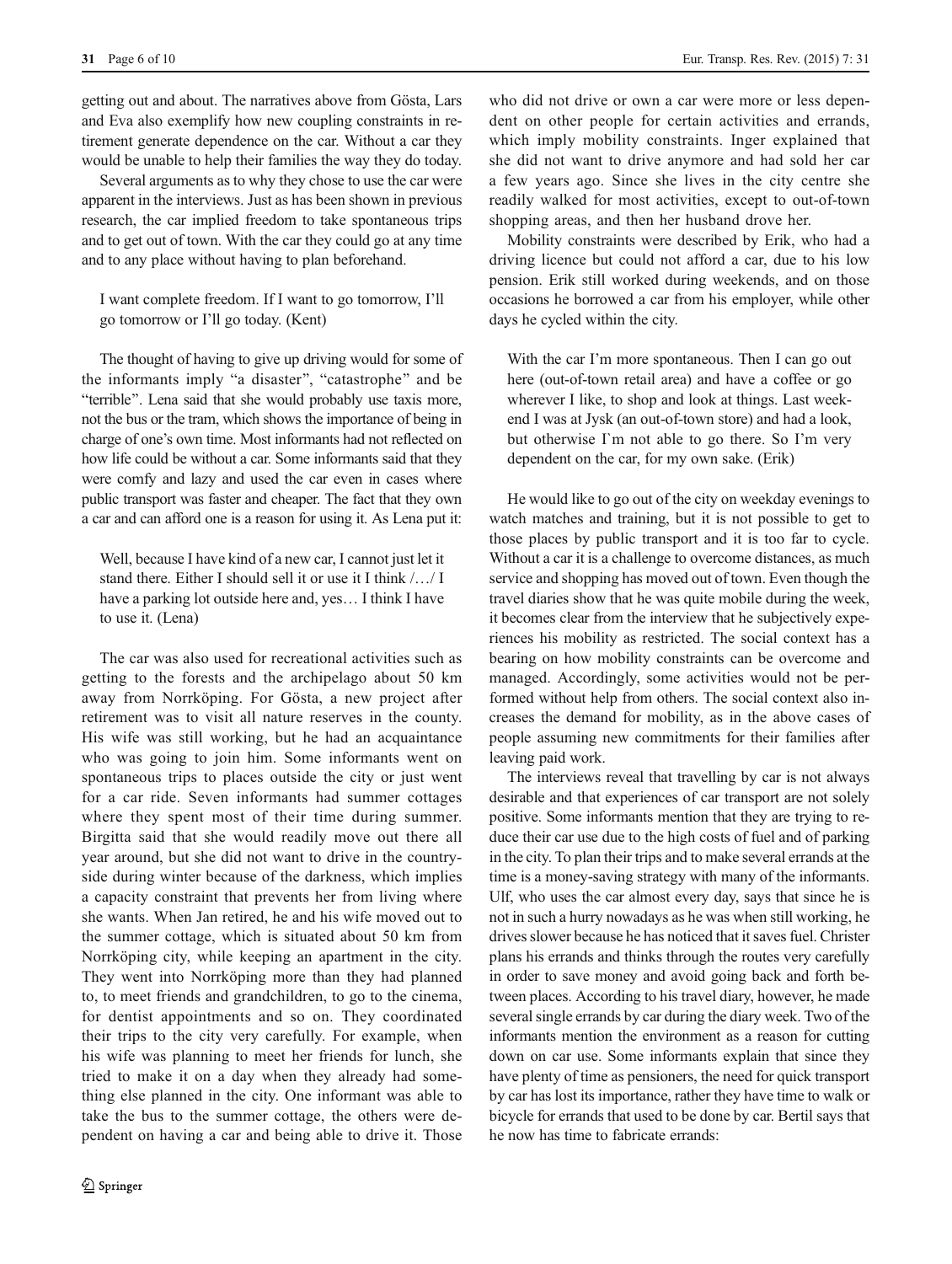For example, if you used to take the car for shopping out of town, then you can think, "is it something small that I have to buy?", and then you can cycle there and get some exercise into the bargain. (Bertil)

The extended free time of retirees is thus a capacity resource for many that enables them to choose when, where and how to travel. The car is also described as inconvenient, due to parking problems and traffic congestion. Bertil says that when going to a sports game he prefers cycling, so as to avoid tailbacks to and from the arena, and according to the travel diary, he cycled to these events. Several informants find walking much more comfortable, they get exercise and fresh air and a chance to clear their minds. Eva remembers what it was like when she was still working (as a teacher) and had to travel by car most days.

Actually it was mostly because of the time, it takes 5 min by car and 25 min on foot /…/…and you are often in a hurry and have to be there ten to eight or something. I walked and cycled sometimes, but I have used the car a lot /.../ Then I've also been thinking "how nice it would be to walk back home"... because that is the best way I think to clear one's thoughts and look around and to think and wonder, and process what has happened and reflect about tomorrow. As a teacher you are always making plans, and you could do that while walking, you don´t have the time when you drive because then you have to concentrate on what's happening around you. It is not at all the same relaxation, or unwinding, because when you walk you have the time to do that, and also when you cycle. (Eva)

Her example illustrates how the coupling constraint in having to be at a certain place at a certain time limits the individual's freedom to choose transport mode and in Eva's case, being committed to the car made it difficult to fully recover from work. Eva now appreciates having time to walk to most of her activities.

# 7 Discussion

The aim of this article was to explore to what extent car transport is used and valued for everyday mobility upon retirement. In contrast to previous research on older people's mobility that has studied larger populations and slightly older people [\[10](#page-8-0)–[13\]](#page-8-0), the present study has focused on a specific group that are relatively healthy, well-off, and have the possibility to choose between different modes of transport. To the best of our knowledge, this is the first qualitative study that explores how retirement as a key event in later life can influence travel behaviour. The time-geographical approach and its conceptual

tools were helpful in order to understand choices of transport modes and opportunities as well as mobility constraints. In some cases, to travel lies beyond the individual´s own needs and decisions and are determined by other people's needs (e.g., children and old parents), by the support provided by other people, and by the locations of activities and services (e.g., retail areas, golf courses and summer cottages). In some cases, individuals are free to travel when, where and how they want.

Much research has explored mobility among older people. With our approach, using a qualitative method to study a small sample in a specific context of a middle-sized city in Sweden we have been able to provide a better understanding of the contextual surroundings that create demands for car use. Four different time-geographical contexts have been explored: the project, activity, social, and geographical context. The interviews reveal that the informants have many projects that they would not be able to perform if they did not have access to a car: shopping, household projects and recreational activities such as playing golf. Many projects can, however, be implemented by other means of transport, but the car offers more choices of locations where these projects will be implemented. The importance of the car does not seem to have changed upon retirement, albeit it is partly used for other reasons than before. A substantial part of the extended free time many now have as pensioners is used so that others can save time. It is clear that the informant's social context implies new coupling constraints. Commitments to family members, engagement in associations and spouses' occupations affect how much and when they use the car, and also affect their overall daily mobility. The car saves time, both for themselves but also for other people who need help or want a ride. The car is thus a resource for those who do not own it or drive it. This is exemplified by Lars in this study, who uses the car mostly for chauffeuring his family and making up for time that he lost with them when he was working too much. Similar results were obtained by Zeitler and Buys [\[40](#page-9-0)] in a study of older people in suburban environments in Brisbane, Australia. Some informants would not be able to carry out certain activities and projects without the support of friends and relatives who have a car. Erik in this study, who does not have access to a car in the household, expresses that he occasionally experiences spatial constraints as regards getting out of town. However, owing to his social networks, he is still able to manage those trips.

By using a combination of travel diaries and qualitative interviews, we have been able to explore how the informants reason regarding their travel behaviour but also how they actually travel. Our empirical analysis complements the existing literature about the meaning of the car in general and for the newly retired in particular [cf. [32,](#page-8-0) [41\]](#page-9-0). For example, although the car implies freedom and independence in many cases, it is also experienced as inconvenient. Many of the informants said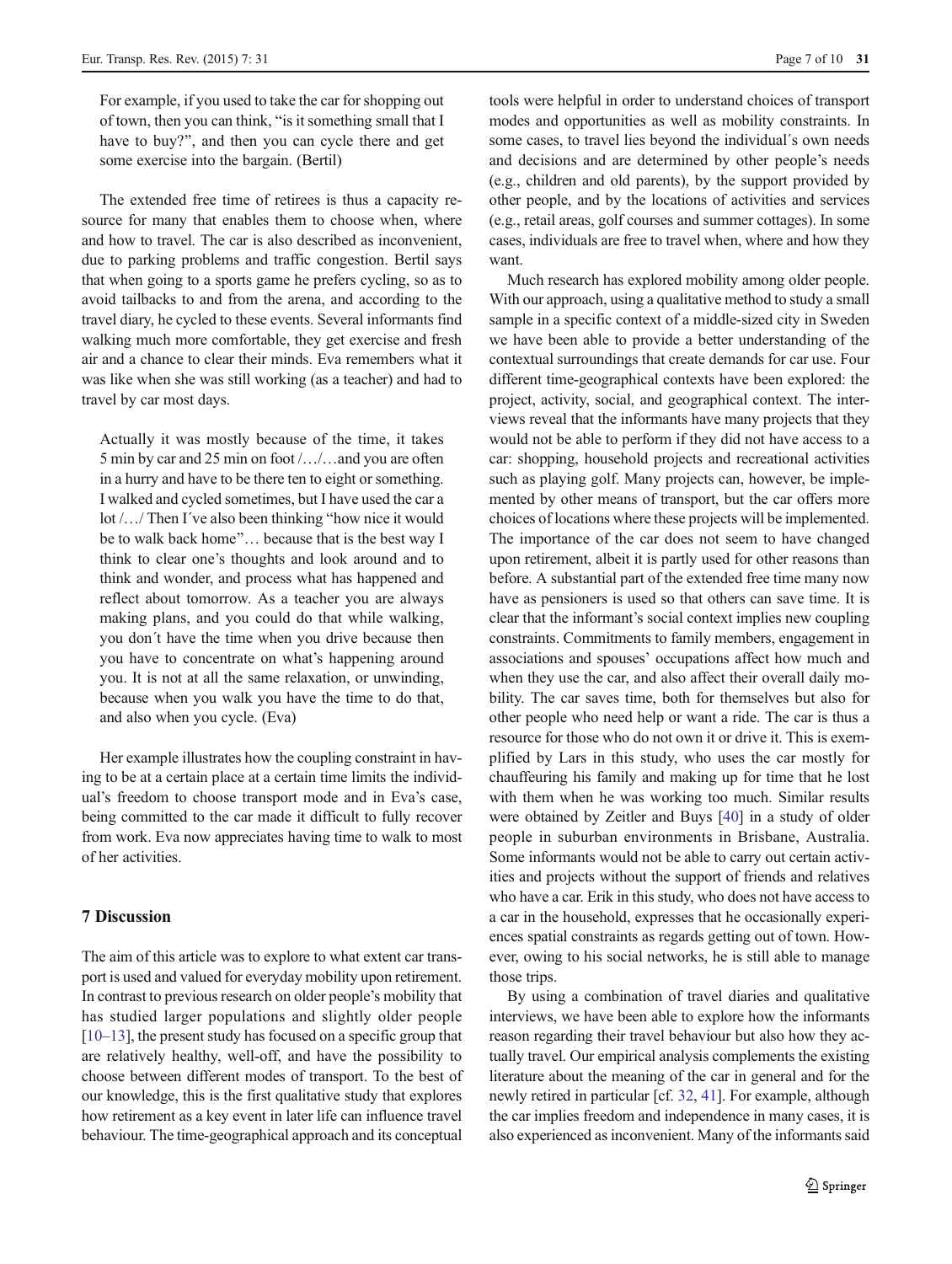that they were taking the opportunity to walk instead of driving, not only because they had the time but also for health reasons, for saving fuel, parking money and for the pleasures that they experienced by walking. Their mobility has thus changed in that they after retirement have extended free time, which gives the ability to choose mode of transport. In many cases, this results in increased walking or cycling. According to the travel diaries however, the car was the most used transport mode during the diary week, and it was often used for short trips, and for making one single errand. Car use seems to be a rather unreflective habitual behaviour and is not fundamentally reconsidered in this new phase in life. In Lars's case for example, he drove his wife to work, and the option of walking or cycling with her did not seem to have occurred to him. Intentions to change travel mode is determined by attitudes, norms and perceived control [\[42\]](#page-9-0). However, habits have a strong effect on the actual behaviour, as long as the circumstances are relatively stable [\[42,](#page-9-0) [43\]](#page-9-0). Since all of the informants retired "in place", the activity destinations, such as shopping areas and social networks, remain the same. Even though their attitudes towards walking and cycling are positive, habits developed earlier in life are important for understanding their post-retirement travel behaviour. Further, the answers given during the interviews might reflect a perceived social norm, e.g., their responses are influenced by what they believe is right, based for example on discourses on sustainable travel and active ageing.

Two lines of portrayal concerning older people as car users have been particularly evident in transport research literature in recent years. One line of research suggests that older people are car dependent and that frequent car use among a growing ageing population will lead to increased environmental problems if their assiduous use of the car is to continue, and that car dependency will lead to mobility decline once people have to give up driving [[4,](#page-8-0) [27,](#page-8-0) [36,](#page-9-0) [37](#page-9-0)]. The other line of research points out that older people are especially liable to become isolated, dependent and immobile if they have to give up driving and rely on other people or on public transport [[30,](#page-8-0) [33\]](#page-8-0). With this line of thought, older people should be encouraged to prolong their driving [\[44](#page-9-0)]. The findings from this study do not support either of these two lines of portrayal.

To cease driving is a non-issue for those who still drive, it is too early for them to even think of the day when they will no longer be fit to drive. We might ask what the informants' mobility will be like when they give up driving. Driving cessation is mostly a gradual process whereby drivers reduce their driving before giving it up completely [\[45\]](#page-9-0). Thoughts of giving up driving have been expressed as very emotional, many older people being worried by the prospect of becoming dependent on others and losing their ability of getting out and about [[27\]](#page-8-0). Several studies show that driving cessation leads to decreased mobility and reduces the possibility of engaging in voluntary and social activities [\[46,](#page-9-0) [47\]](#page-9-0). However, it has also been shown that the consequences of driving cessation have not been as negative for the individual as they had anticipated and that many express a fairly high degree of mobility after ceasing to drive [\[46,](#page-9-0) [48\]](#page-9-0). These results stem from studies among urban older people with close access to shops and services. It can be expected that older people in urban areas without such services, and where public transport is less available, will experience more negative effects of driving cessation [[49](#page-9-0), [50\]](#page-9-0). Further, differences in mobility satisfaction after ceasing to drive depend for example on knowledge about alternative transport options, and the meaning of the car prior to giving up driving [\[51\]](#page-9-0).

The ability to perform activities is dependent on various resources [[6\]](#page-8-0). It can be assumed that when the informants quit driving their mobility will depend on the resources available to them such as the possibility of getting rides from spouses or friends, walking distance to important amenities and so on. For some, mobility constraints will probably be experienced due to a lack of resources.

## 8 Conclusions

Our results show that retirement affects travel mode choices in different ways. In managing everyday life projects, the car was important, for the driver as well as for family members and friends who needed help or a car ride. The car symbolises independence and freedom for newly retired people and so their attitudes to the car was no different from people at earlier stages in life. An important contribution of this study is that newly retired people are not as active as could be expected but that the car remains important in order to meet new time-space constraints upon retirement. As we have studied people living in a middle-sized city, most of what people need in everyday life can be found within a relatively small area. The informants could walk or cycle in order to carry out many out-of-home activities. In general, they were not as enthusiastic about using the car as could be expected from such a motorised generation. Although the car was used more than other transport modes, being able to walk and cycle now that they had more time as retirees was highly valued. Based on the informants' positive attitudes towards walking and cycling, we want to point out (though this was not the study's primary purpose) that our results indicate that urban residents that are retiring now and in the future are a key target group in transport planning when it comes to reduce car use in favour of slow modes of transport. The kind of results presented in this and similar studies can contribute with valuable knowledge for transport planning and be essential for whether planning will manage to meet the growing ageing population's mobility needs in the future and at the same time reduce car density in urban areas. Further research is needed to better understand the mobility needs of those in different geographical contexts, what various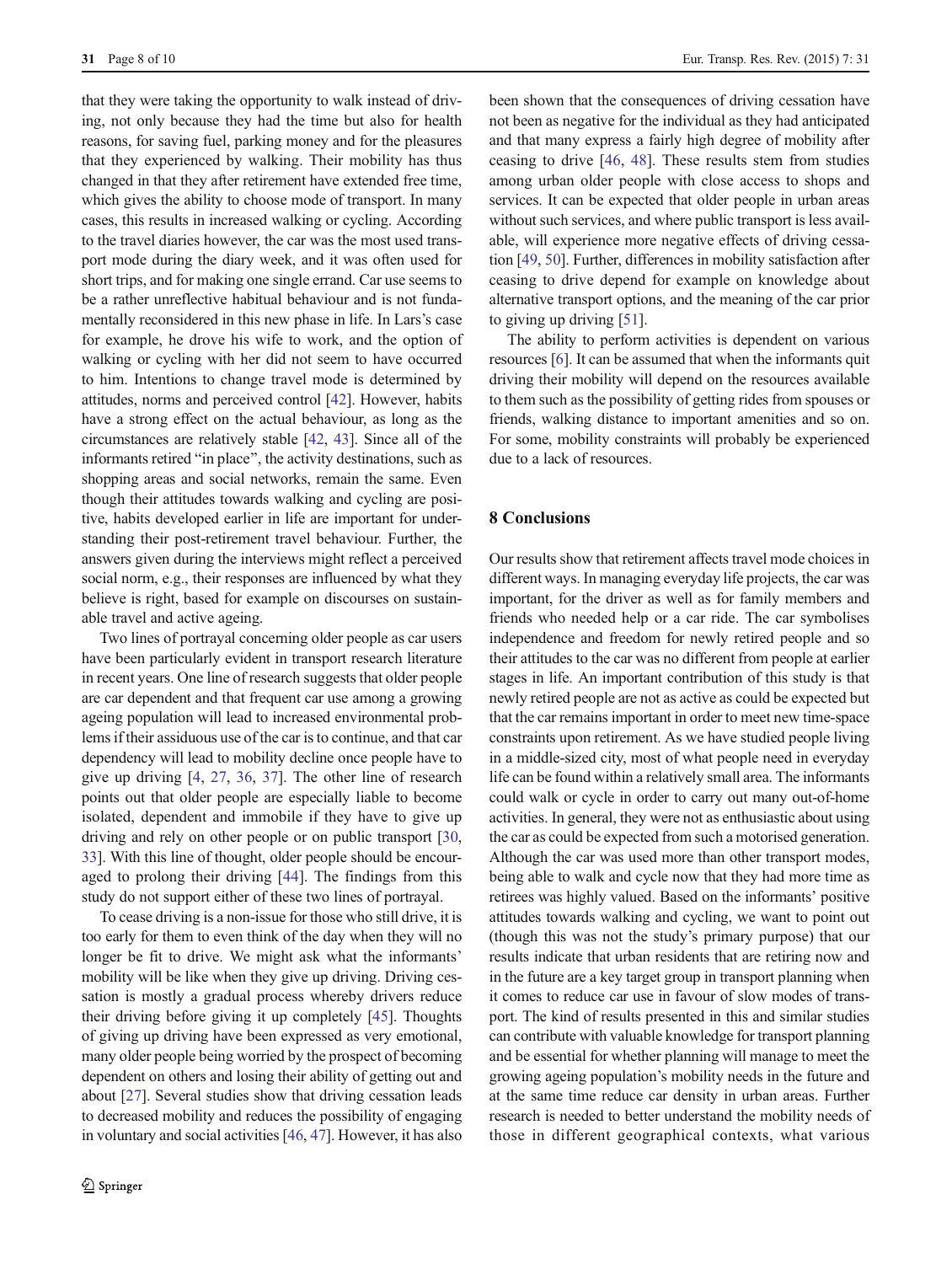<span id="page-8-0"></span>situations they meet and how they get along with time-space constraints in everyday life; in order to provide transport planners with knowledge of how to increase the use of sustainable transport modes while promoting mobility in an aging population.

Acknowledgments This study is part of an ERA-NET project entitled "Senior Life Transition Points and their Implications for Everyday Mobility", which is funded by Vinnova—Swedish Governmental Agency for Innovation Systems. The authors would like to thank Vinnova for financial support and Sonja Forward at VTI, for helpful comments on an earlier version of the paper.

Open Access This article is distributed under the terms of the Creative Commons Attribution 4.0 International License (http:// creativecommons.org/licenses/by/4.0/), which permits unrestricted use, distribution, and reproduction in any medium, provided you give appropriate credit to the original author(s) and the source, provide a link to the Creative Commons license, and indicate if changes were made.

## References

- 1. Siren A, Haustein S (2013) Baby boomers' mobility patterns and preferences: what are the implications for future transport? Transp Policy 29:136–144
- 2. Hjorthol RJ, Levin L, Siren A (2010) Mobility in different generations of older persons: the development of daily travel in different cohorts in Denmark, Norway and Sweden. J Transp Geogr 18:624– 633
- 3. Coughlin JF (2009) Longevity, lifestyle, and anticipating the new demands of aging on the transportation system. Public Works Manag Policy 13:301–311
- 4. Rosenbloom S (2001) Sustainability and automobility among the elderly: an international assessment. Transportation 28:375–408
- 5. Beige S, Axhausen KW (2012) Interdependencies between turning points in life and long-term mobility decisions. Transportation 39: 857–872
- 6. Ellegård K (1999) A time-geographical approach to the study of everyday life of individuals—a challenge of complexity. GeoJournal 48:167–175
- 7. Scheiner J (2014) Gendered key events in the life course: effects on changes in travel mode choice over time. J Transp Geogr 37:47–60
- 8. Verhoeven M (2010) Modelling life trajectories and transport mode choice using Bayesian belief networks. Dissertation, Technische Universiteit Eindhoven
- 9. Berg J, Levin L, Abramsson M, Hagberg JE (2014) Mobility in the transition to retirement—the intertwining of transportation and everyday projects. J Transp Geogr 38:48–54
- 10. Mollenkopf H, Baas S, Marcellini F, Oswald F, Ruoppila I, Széman Z et al (2005) Mobility and the quality of life. In: Mollenkopf H, Marcellini F, Ruoppila I, Széman Z, Tacken M (eds) Enhancing mobility in later life: personal coping, environmental resources and technical support; the out-of-home mobility of older adults in urban and rural regions of five European countries. Ios Press, Amsterdam, pp 279–288
- 11. Hildebrand ED (2003) Dimensions in elderly travel behaviour: a simplified activity-based model using lifestyle clusters. Transportation 30:285–306
- 12. Ziegler F, Schwanen T (2011) 'I like to go out to be energised by different people': an exploratory analysis of mobility and wellbeing in later life. Ageing Soc 31:758–781
- 13. Haustein S (2012) Mobility behavior of the elderly: an attitudebased segmentation approach for a heterogeneous target group. Transportation 39:1079–1103
- 14. Hägerstrand T (1970) What about people in regional science? Reg Sci Assoc Pap 24:7–21
- 15. Giddens A (1984) The constitution of society: outline of the theory of structuration. Polity Press, Cambridge
- 16. Hägerstrand T (1991) Tidsgeografi [Eng: Time-geography]. In: Carlestam G, Sollbe B (eds) Om tidens vidd och tingens ordning: texter av Torsten Hägerstrand. Statens råd för byggnadsforskning, Stockholm
- 17. Blomkvist P, Kaijser A (1998) Introduktion: De osynliga systemen [Eng: Introduction: the invisible systems]. In: Blomkvist P, Kaijser A (eds) Den konstruerade världen: Tekniska system i historiskt perspektiv. Brutus Östlings bokförlag symposium, Stockholm, pp 7–19
- Nordell K (2002) Kvinnors hälsa—en fråga om medvetenhet, möjligheter och makt. [Eng. Women's health—about awareness, possibilities and power]. Dissertation, University of Gothenburg
- 19. Lanzendorf M (2003) Mobility biographies. A new perspective for understanding travel behaviour. Paper presented at the 10th International Conference on Travel Behaviour Research: Moving through nets: The physical and social dimensions of travel. Lucerne, 10–15. August 2003
- 20. Prillwitz J, Harms S, Lanzendorf M (2006) Impact of life-course events on car ownership. Transp Res Rec 1985:71–77
- 21. Prillwitz J, Harms S, Lanzendorf M (2007) Interactions between residential relocations, life course events, and daily commute distances. Transp Res Rec 2021:64–69
- 22. Mollenkopf H, Marcellini F, Ruoppila I, Széman Z, Tacken M, Wahl H-W (2004) Social and behavioural science perspectives on out-of-home mobility in later life: findings from the European project MOBILATE. Eur J Ageing 1:45–53
- 23. Transport Analysis (2014) The Swedish national travel survey 2012–2013. Available at [http://www.trafa.se/en/Statistics/Travel](http://www.trafa.se/en/Statistics/Travel-survey-RVU/)[survey-RVU/](http://www.trafa.se/en/Statistics/Travel-survey-RVU/). Accessed 23 Oct 2014, 11:22
- 24. Gilleard C, Higgs P (2000) Cultures of ageing: self, citizen and the body. Prentice Hall, Harlow
- 25. Lindgren E (2010). Samhällsförändring på väg. Perspektiv på den svenska bilismens utveckling mellan 1950 och 2007. [Eng: Social change on the way. Perspectives on the Swedish automobility development between 1950 and 2007]. Dissertation, Umeå University
- 26. Miranda-Moreno LF, Lee-Gosselin M (2008) A week in the life of baby boomers: how do they see the spatial-temporal organization of their activities and travel? Transportation 35:629–653
- 27. Buys L, Snow S, van Megen K et al (2012) Transportation behaviours of older adults: an investigation into car dependency in urban Australia. Australas J Ageing 31:181–186
- 28. Hagman O (2003) Mobilizing meanings of mobility: car users' constructions of the goods and bads of car use. Transp Res D Transp Environ 8:1–9
- 29. Polk M (1998) Gendered mobility: a study of women's and men's relations to automobility in Sweden. Dissertation, University of Gothenburg
- 30. Siren A, Hakamies-Blomqvist L (2005) Sense and sensibility. A narrative study of older women's car driving. Transp Res F 8: 213–228
- 31. Musselwhite C, Haddad H (2010) Mobility, accessibility and quality of later life. Qual Ageing Older Adults 11:25–37
- 32. Davey JA (2007) Older people and transport: coping without a car. Ageing Soc 27:49–65
- 33. Alsnih R, Hensher DA (2003) The mobility and accessibility expectations of seniors in an aging population. Transp Res A Policy Pract 37:903–916
- 34. WHO (2012) Strategy and action plan for healthy ageing in Europe 2012–2020. WHO, Copenhagen